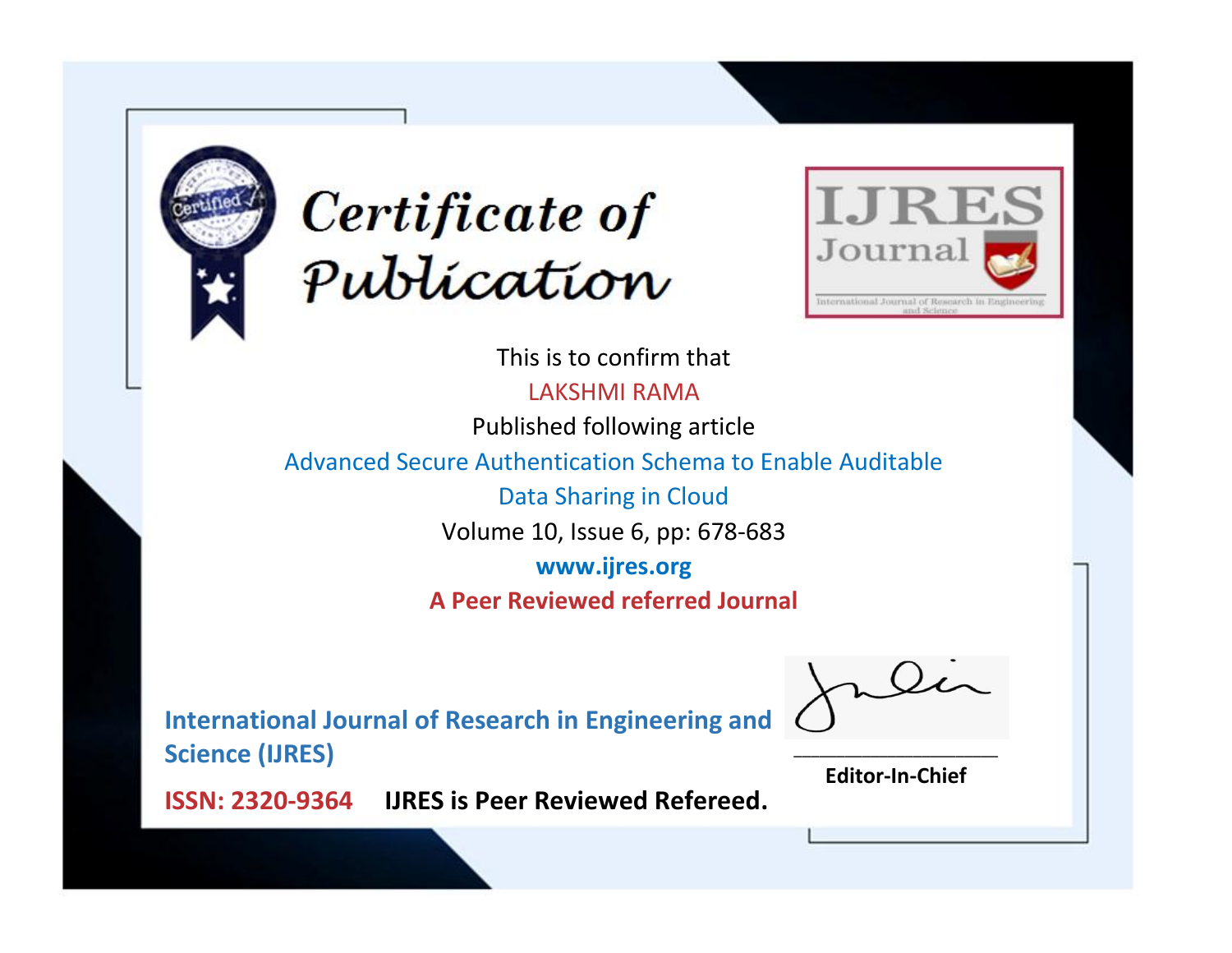



This is to confirm that

K. SAI SRI

Published following article

Advanced Secure Authentication Schema to Enable Auditable

Data Sharing in Cloud

Volume 10, Issue 6, pp: 678-683

**www.ijres.org**

**A Peer Reviewed referred Journal**

**International Journal of Research in Engineering and Science (IJRES)**

\_\_\_\_\_\_\_\_\_\_\_\_\_\_\_\_\_\_\_\_\_\_\_\_ **Editor-In-Chief**

**Journal.**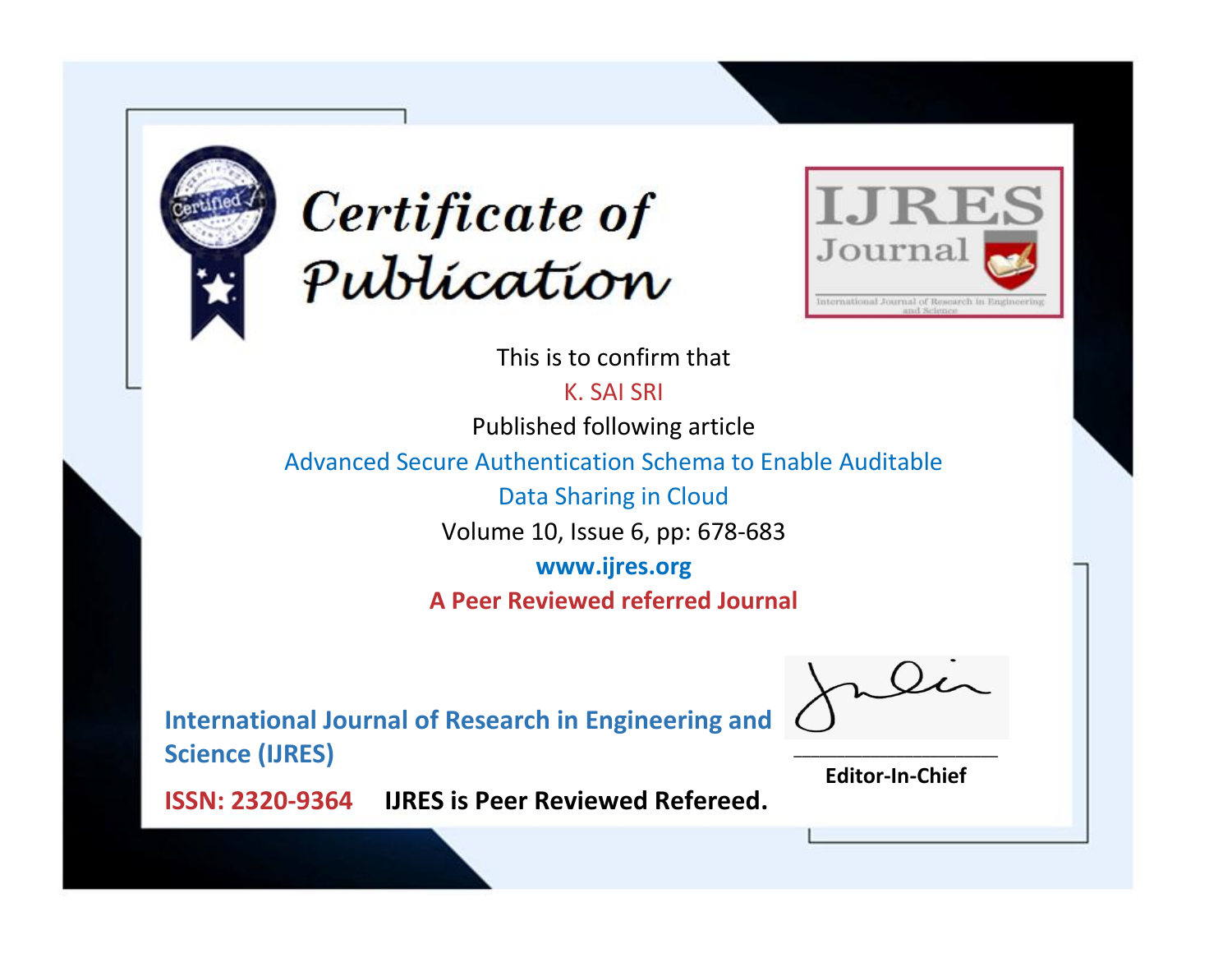



This is to confirm that K. RENUKA PRIYA Published following article Advanced Secure Authentication Schema to Enable Auditable Data Sharing in Cloud Volume 10, Issue 6, pp: 678-683 **www.ijres.org A Peer Reviewed referred Journal**

**International Journal of Research in Engineering and Science (IJRES)**

\_\_\_\_\_\_\_\_\_\_\_\_\_\_\_\_\_\_\_\_\_\_\_\_ **Editor-In-Chief**

**Journal.**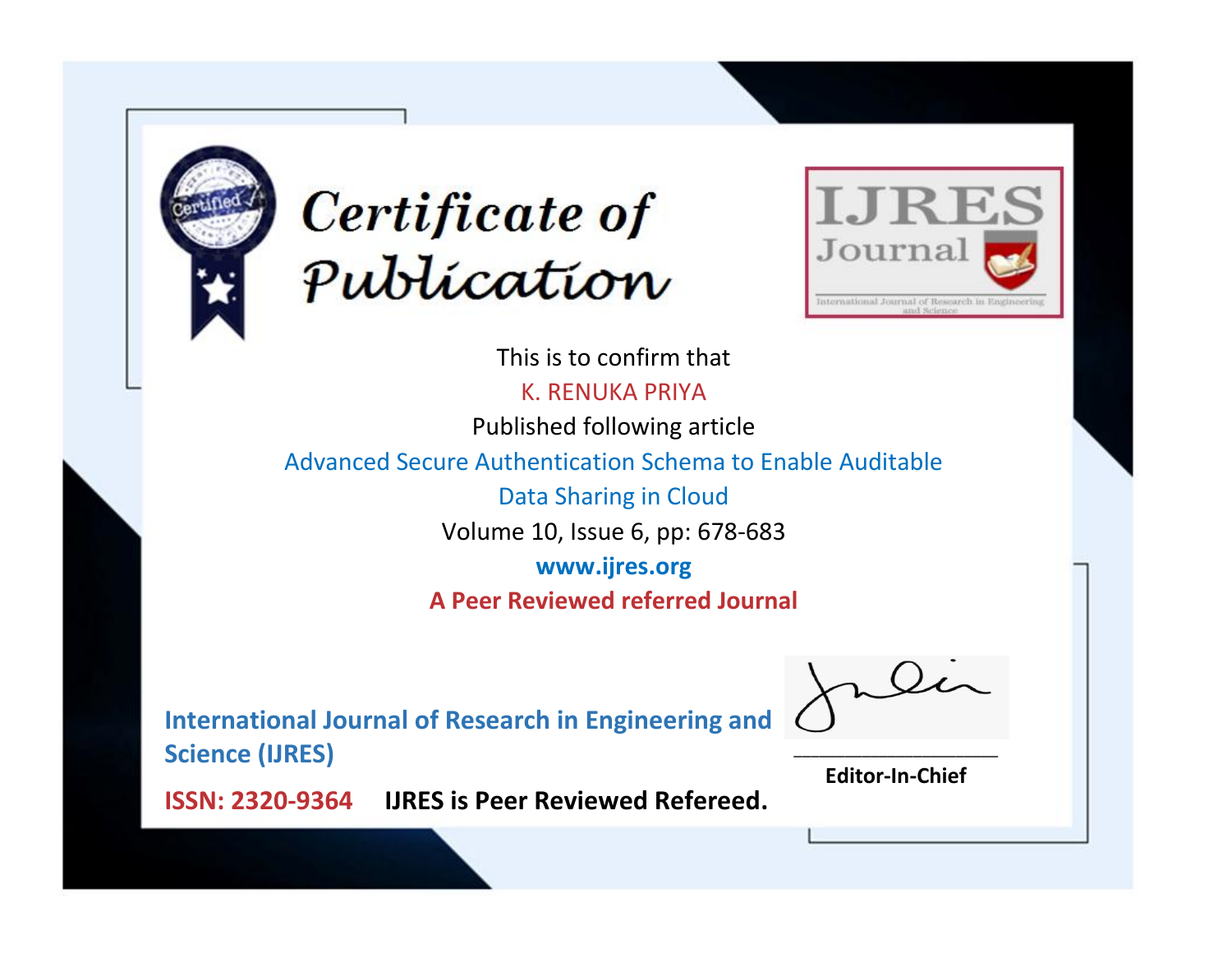



This is to confirm that

M. SAI SINDHU

Published following article

Advanced Secure Authentication Schema to Enable Auditable

Data Sharing in Cloud

Volume 10, Issue 6, pp: 678-683

**www.ijres.org**

**A Peer Reviewed referred Journal**

**International Journal of Research in Engineering and Science (IJRES)**

\_\_\_\_\_\_\_\_\_\_\_\_\_\_\_\_\_\_\_\_\_\_\_\_ **Editor-In-Chief**

**Journal.**